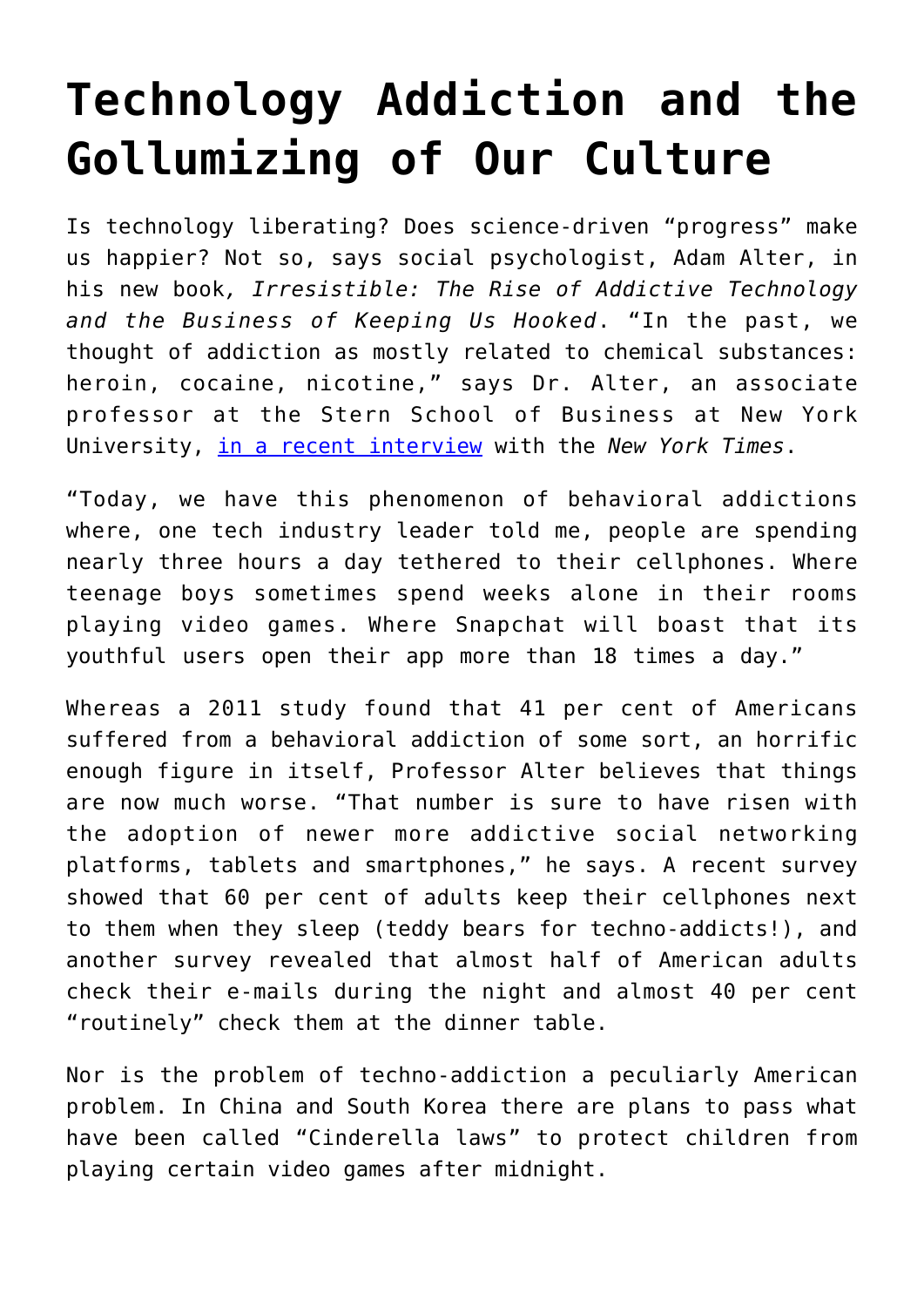Connected (pun intended!) to the rise of techno-addiction is the rise of loneliness. A recent article in the *Boston Globe* explored the growing phenomenon of loneliness, especially among males, and Surgeon General Vivek Murthy [warned last year](http://www.theatlantic.com/health/archive/2017/04/how-loneliness-begets-loneliness/521841/) that Americans are "facing an epidemic of loneliness and social isolation."

Meanwhile, in the United Kingdom, the problem of loneliness has become so endemic that, in 2011, several organizations combined their resources to launch the Campaign to End Loneliness. Surveys have shown that half of Londoners report being lonely. In an interview with *The Atlantic*, John Cacioppo, a psychologist at the University of Chicago who has published a book on loneliness, cites recent research that loneliness has increased significantly over the past 20 years.

Apart from the obvious psychological dangers associated with loneliness, there is growing evidence of the physiological dangers attached to it. A lack of what is now called "social connections" but used to be called the love between neighbors and friends can lead to inflammation and changes to the immune system, the harmful consequences of which means that lonely people are far more likely to die prematurely. New research shows that loneliness is considerably more dangerous and potentially deadly than obesity, and about as deadly and dangerous as smoking.

It would of course be a little simplistic to blame the rise in levels of loneliness entirely on the rise in levels of technoaddiction. And yet there is no denying that addiction isolates the addict from his neighbours, the addict's obsession with the thing to which he's addicted hampering and harming his ability to relate to others. Addicts, like Gollum in *The Lord of the Rings*, are so obsessed with the object of their addiction that they shrivel psychologically into mere shadows of whom they are meant to be. Such people find it difficult to form friendships and relationships, dooming themselves to an